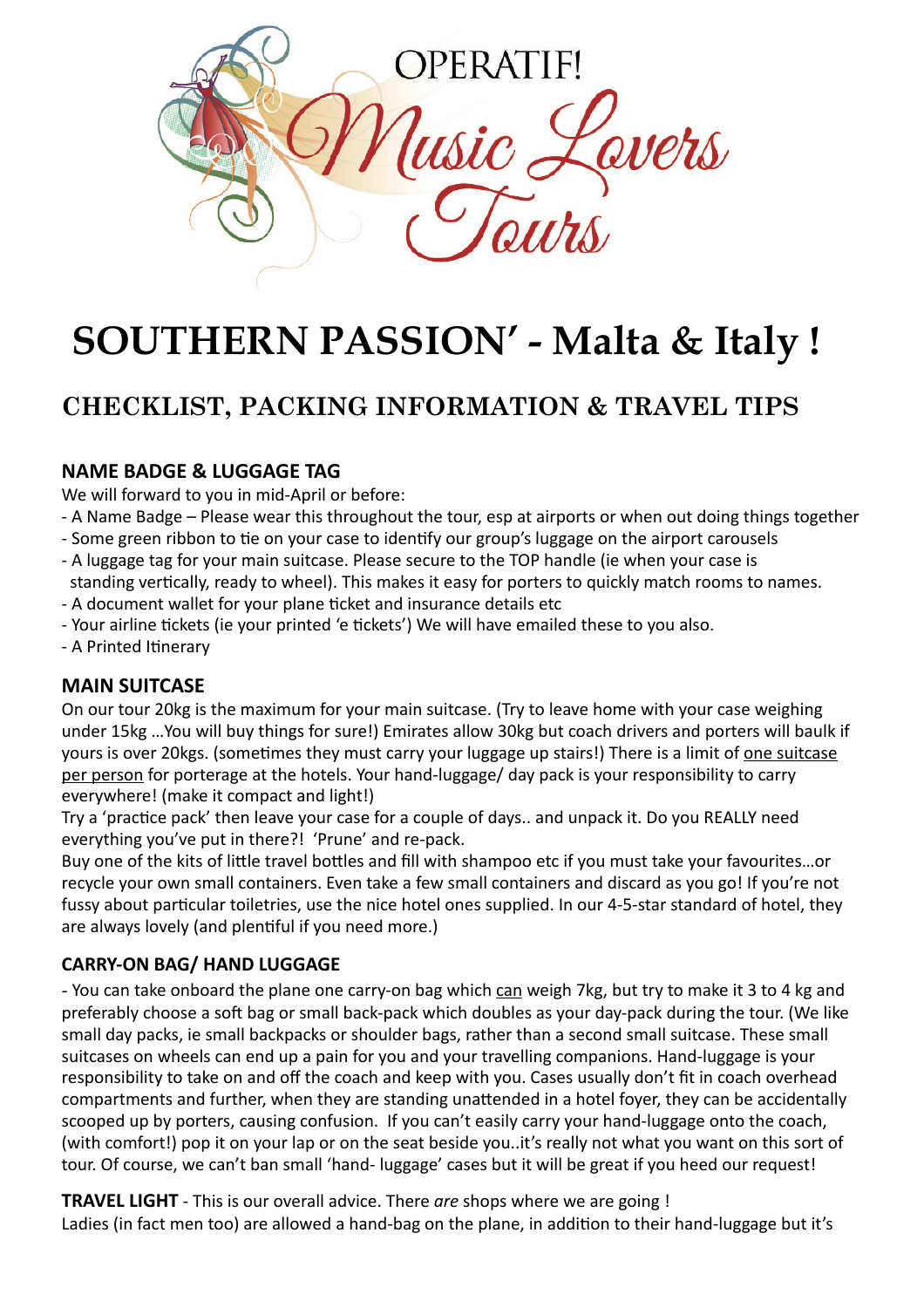better to pack a small handbag for evenings out and to leave this in your main luggage so you've only one bag (your small day bag), to worry about. Carry a light jacket onto the plane too, in case it gets really cold.

## **\*\* A Tip from Stewart !!**

INSIDE your carry-on bag for the plane, have a simple plastic shopping bag (from a clothing or similar shop). Into this, place the few essentials you'd like at your seat....A pen, moisturiser, a book/ crossword, pills, passport details noted in a little notepad (for completing arrival cards although few places require these now...) If you have the things you might need in your plastic bag you will avoid the need to jump up and down rummaging in over-head lockers mid-flight!)

Similarly a 'soft' shopping bag can be useful on the Coach, to keep small 'over flow' items together eg Drink bottle, camera, sunscreen, spare face mask, which you may not need with you at every stop.

## **CABIN LUGGAGE RULES**

- **LIQUIDS:** International Airlines are very strict regarding liquids in your carry-on luggage. ALL liquids, even lipstick/perfume/make-up carried in your cabin bag or handbag, must be contained in clear plastic, zip-seal bags that you can hold up for inspection when asked. *(The plastic bags are freely available at the airport as you approach Security should you forget.)* Airport staff will ask to see your liquids in their bags and may even ask to inspect the contents. *(We recommend to put all non-essential toiletries into your main luggage. If you put the bottles or* tubes into plastic zip bags and into your case there should be no leaks! We always do this.)
- Containers which can hold 100ml or more are NOT allowed, *(even if clearly half empty!)*
- Exception: If you have essential liquid medicines, these are allowed in your cabin bag but you will need to present an appropriate means of verifying the nature of what you are carrying ie a medical prescription and / or letter from your doctor.

*(If you take regular medication, whether in liquid or tablet form, always keep with you enough* supply to last a few days...just in case your main luggage goes astray. Carry a spare script too!)

#### **OTHER NO-NOs**

- NO aerosol cans in hand luggage. (It is permissible to have these in your main luggage, again, safely in a zip seal bag.) Where possible, take pump or roll on products as a preference.
- No sharp objects...metal scissors or nail files etc in hand luggage. They will be taken from you.
- No spare loose batteries. The ones inside your phone/camera/laptop/Ipad are OK.

# **TOILETRIES / MEDICINES TO TAKE**

- Vitamins and medicines should be in their original containers. Prescription medicines should, ideally, have a copy of your prescription with them. Bring enough medication to last the trip.
- a simple first-aid kit ( band-aids, headache pills, cream, for sore backs and shoulders etc ) Jennifer highly recommends ZEN pain relief gel in a tube. It's magic and has an applicator on the tube. 'easy!
- sun screen ( roll on is good )
- toiletries bag ( Those that hang on a hook/ door knob are great space savers, esp. if sharing)
- a sewing kit if you wish but hotels do have the little cards with various cottons and a needle
- insect repellant (roll on ) 'only if you feel you are a target..
- sea-sick tablets and /or pressure point wrist bands, if you have a tendency to motion sickness
- Gastrolyte (ie glucose electrolyte tablets for dehydration) a small container of 10 ?
- Pills to stop diarrhea. eg Lomotil. You can get these over the counter at the chemist. We recommend Gastrostop PLUS...They are a mint flavoured tablet and you can just bite off *half* or a little bit if that's all you may need. They have an ingredient to stop the 'butterflies' too
- Some washing liquid or powder (ie from your own laundry decanted into a small container.) Hotel laundry services are expensive and often a quick dip and hang in the shower overnight will freshen things sufficiently. Irons have to be requested from house-keeping!

# **CLOTHING - GENERAL**

For most of the time, dress will be casual and comfortable. You want to be able to walk around easily and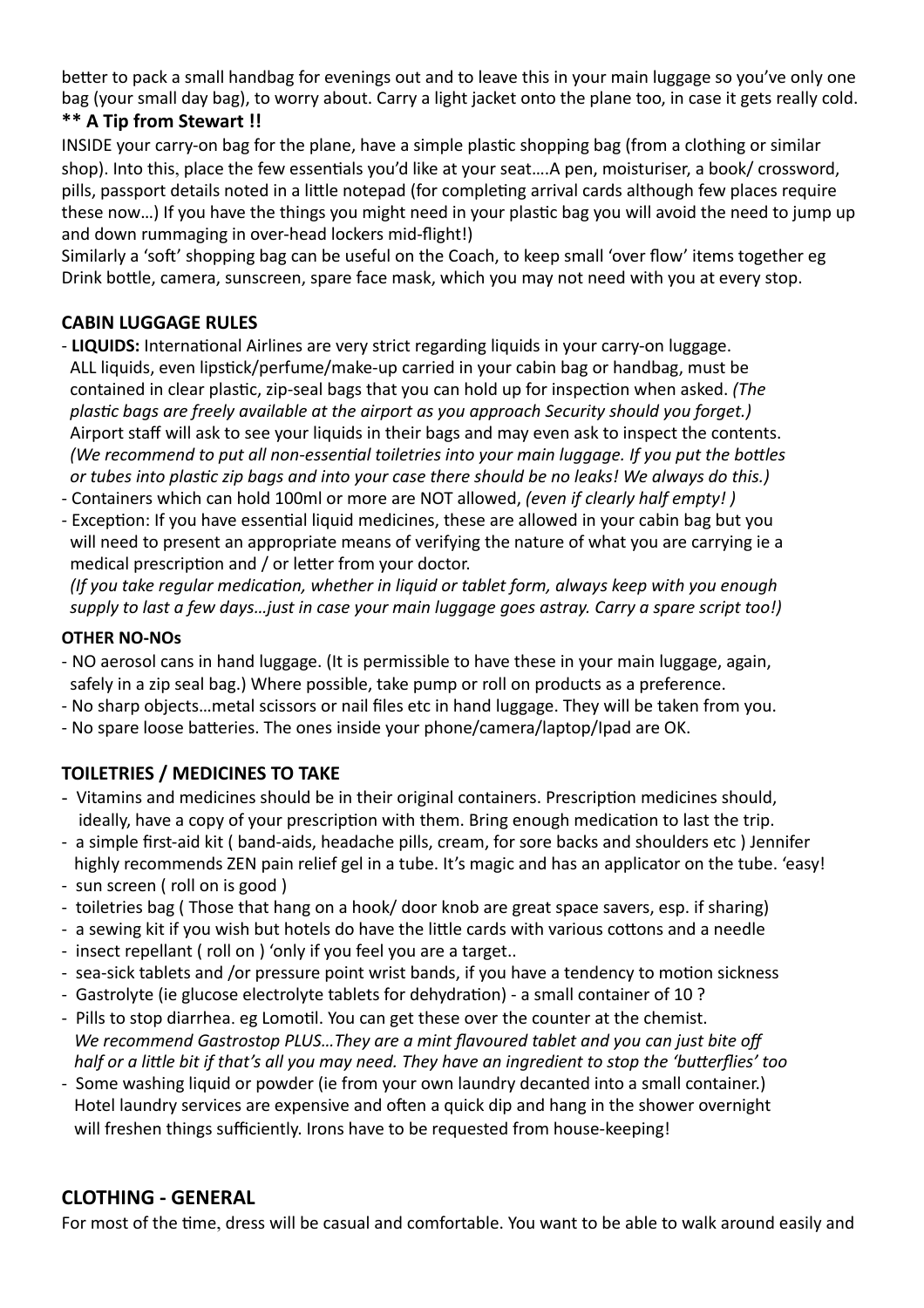enjoy the sights. Stewart loves his light cargo pants and cargo shorts because of the pockets on the leg where you can secrete things pretty securely. A light jacket is always essential and something water-proof too. Aside from not packing too many things which need ironing, a good tip is to 'vestirsi alla cipolla' as the Italians say... (literally...dress like an onion ... in layers!!)

# **GUIDELINES FOR CLOTHING TO PACK**

- 4 or 5 pairs / sets of socks and underwear (fast drying is best). You can use expensive hotel laundry services or the more cost effective 'quick wash and hang in your bathroom' technique.
- 4 or 5 shirts / tops, in a mix of sleeve lengths and weights.... Layers remember!
- a multi-purpose light jumper which is quite 'smart' or a nice 'wind-cheater'
- 2 3 pairs of pants or skirts and 1 pair of long shorts /'pedal-pushers' for everyday wear
- One or two nice pairs of pants/skirts for wearing to performances or to a special dinner.
- If ladies prefer dresses and skirts that's fine, just make sure they are easy to move about in.
- Swimsuit (ladies) / Ditto men...if you enjoy a swim.
- 2 pyjamas/nighties (You will have dressing gowns/robes in the hotels.)
- a light rain jacket that is easy to crunch up into your day-pack ) OR a plastic poncho if you can suffer the fashion 'faux pas'!
- a nice jacket ( men ) for special occasions/smarter dinners. It's good to pack a tie also. Something comparable for the ladies. (Jennifer says she always takes black pants (in a fabric *that doesn't crush)* and a couple of dressier tops...to which you can add a jacket.  $)$
- A small hand-bag or clutch bag for going to the theatre/ or to dinner
- A sensible hat to put in your day bag. Don't worry about fashion statements... just shade!
- Long pants around our lovely hotels please and on the plane please.

# **SHOES** (The most important item!!)

- Bring sensible, comfortable 'jogger- style' walking shoes for everyday wear. Some days you will be on your feet a lot. Make sure they have good grip & support for walking on old cobbles and uneven surfaces. (Jennifer finally took Stewart's advice and went to a sports store for a proper *fitting.* She has suffered not one sore knee, back or ankle since!! )
- A pair of solid walking sandals or similar is a great addition if you're happy for a break from covered shoes. Good quality ones can be as comfy as, and almost as solid as, joggers.
- Most of our hotels will supply scuffs/slippers for around the room...or going to the pool (supplied with your bath robes) so don't bring them unless they are a necessity for you.
	- 1 dressier pair of flat shoes for wearing somewhere nice. HOWEVER, you must be able to safely walk 15 to 20 mins in them. This is no time for strappy sandals or stilettos!

# **MONEY MATTERS**

- **MONEY BELT** We advise using one. If you lose everything, except your cards and some cash, you can go to the shops, replace it all and claim on your insurance. The reverse is not so easy! Wear your money belt tucked inside your clothing and keep a small amount of cash in your day pack or a pocket that is not easily-accessed. This is for smaller purchases on the go.
- Try to bring both a Cash Card (like the Commonwealth Travel Money Card) and a Credit Card that won't charge you big fees each time you withdraw money. Keep one of these in your money belt, in case you see something irresistible or need to re-stock your cash reserve.
- Use your room safe or the hotel safe to store passports, reserve cash and a 'backup' card, ie Credit or Cash Card when not in use. You should have two cards in case one is lost or stops working!
- Try to ascertain the overseas 'help' line for your card and bring this with you.

# **MONEY TO TAKE WITH YOU**

We will use EURO throughout the tour. You can order some from your bank or from currency exchange outlets like Travelex or Crown Currency which are at the big shopping centres. ( shop around and check rates and charges ) Bank rates are generally the same as the agencies! 200 - 300 EURO pp would be a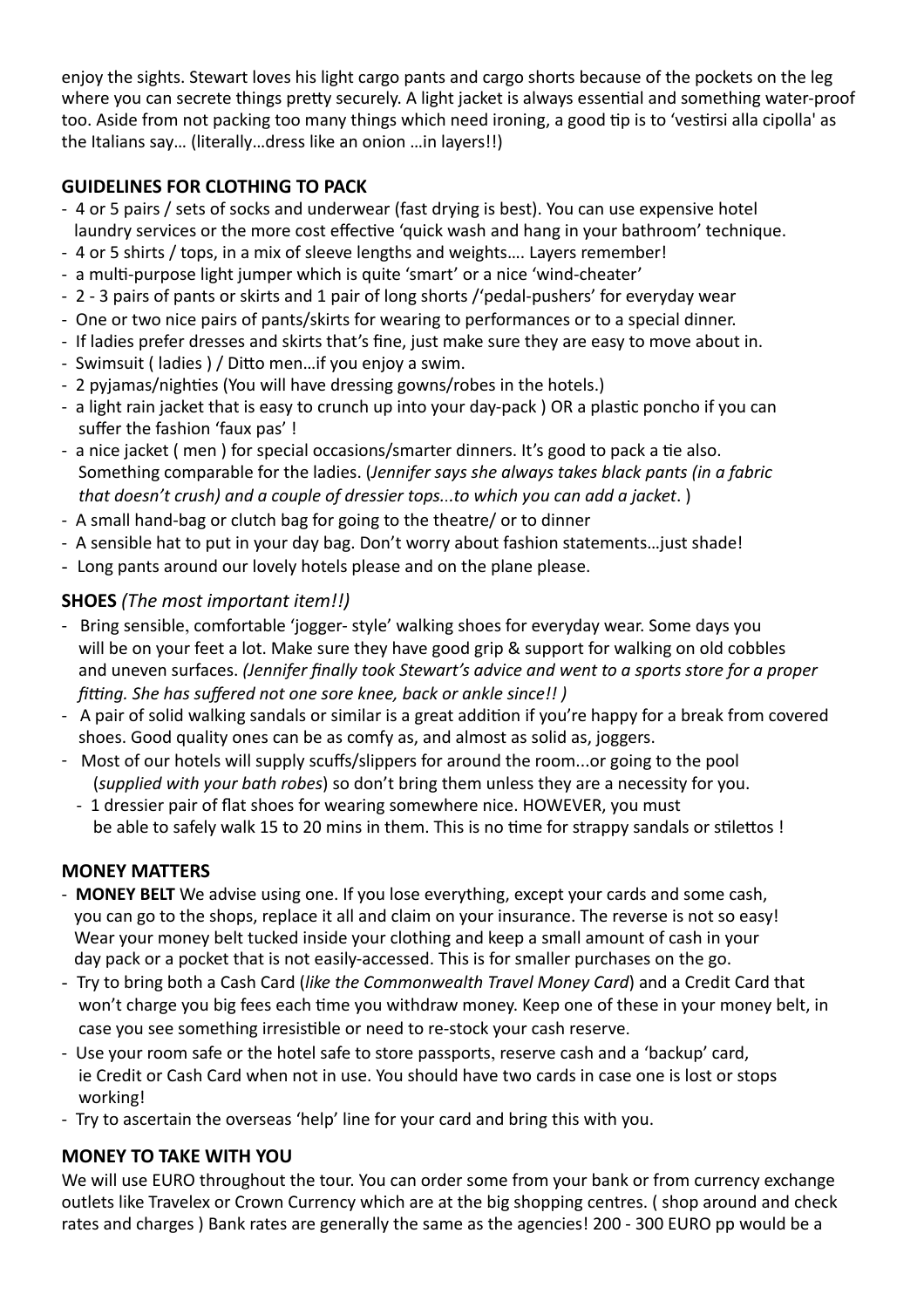good amount to leave home with so you are not looking to change money too early in your trip. (Malta will be a very easy place to get money if you want to top up before Sicily.)

\*\* **AN IMPORTANT TIP** - When purchasing something in a foreign country and using a Credit Card, ask that your card be charged in the LOCAL currency. Very often you will be charmingly offered the charge processed in AUD…This means you pay an unregulated exchange rate…and you have no right of redress later. It's far better to let official banks and official rates on the day, take care of currency exchanges, rather than a shop! Remember this tip and if asked....just reply 'charge in Euro please.'

#### **TOURIST TAX**

Most will be aware that in much of Italy and Europe a tax per night spent in a city is payable by each of us. The daily rate varies and the amount is an indication of the value of the treasures within the city and the cost to maintain them for posterity and for we visitors to enjoy.

Tourist tax is the responsibility of each individual, payable at checkout. Please plan ahead for this. We will put the amount of tax payable beside each hotel on your itinerary. Always ensure you are given a receipt, especially if paying cash.

## **SUNDRIES WE HIGHLY RECOMMEND**

- A small notepad (and pen!) is essential... to record changed meeting or departure times or places, addresses, breakfast times, 'bags-out' times, etc Keep one with you at all times so you can record any little changes or new pieces of information as we go along! Noting each hotel's address and phone number in your book or phone is essential too... just in case you become lost. Even without speaking the language, you can always point to the hotel address, and the person you are asking can, in turn, point you in the right direction.
- Be sure to note the mobile number for Giorgio, our Tour Director in Sicily, in case there is an emergency while you are out on your own. Note Stewart's number also as back-up but always call Giorgio first.
- Your small back-pack/day bag, to hold water, jacket, camera etc when you're out and about.
- Cables for your phone and other electrical devices if you have them
- Adapter plug for the above (In Europe it's generally a two pin plug for 220-240 volts. A multi-purpose plug never goes astray either.

NOTE: Some of the newer Korjo plugs may have pins which are too wide/thick for some European power-points...Have a good look and compare when buying....Go for thinner pins if there is a choice!

- A Camera and 2 or 3 memory cards (*don't keep everything on one card rotate them* ) or your trusty phone if you're happy to use that for snaps.
- A Travel alarm clock. You will need it, especially until you adjust to local time. (You can use hotel 'wake up' call services too, but these are not faultless. Sometimes they simply forget to call!)
- Earplugs. These are useful anywhere. Eye shades are good too if you like darkness to sleep. You'll get these on the plane going over.
- Some find Inflatable or floppy neck cushions are good on long flights but floppy ones are bulky. Emirates issues you a little pillow, a blanket, and a 'comfort pack' - toothbrush, sleeping socks and the A 380s are about as comfortable as you can get.
- PERHAPS : a pair of in-ear (not cheap!) or even the larger noise reduction head-phones to cut out noise and 'hum' on planes. *(Stewart likes them....Jennifer likes to hear what's going on!)* Aldi has them sometimes and they are good value. (about \$40). Keep an eye out!
- Eyeglasses / sunglasses / contacts lenses if you use them. Never wear contacts on the plane!!
- a mini torch and a folding travel umbrella
- A small travel jug/kettle is handy if you can't live without a cuppa before bed. Room service is mostly slow and costly. Pack some tea/coffee and some little long-life milk capsules and you're set! Italian hotels rarely supply tea/coffee making facilities. In fact...they don't really drink tea, unless it's herbal! This is changing slowly as tourists demand such things.
- Our lovely hotels will all have hair dryers so no need to bring yours from home. Mind you, Jennifer says some are like a baby's breath so if it's important to you, pop in a small travel one.
- There is free Wi-Fi in all of our hotels. You will be given a password/ access code at check in (*another use for your little note pad !!*) or it will be supplied along with your room key.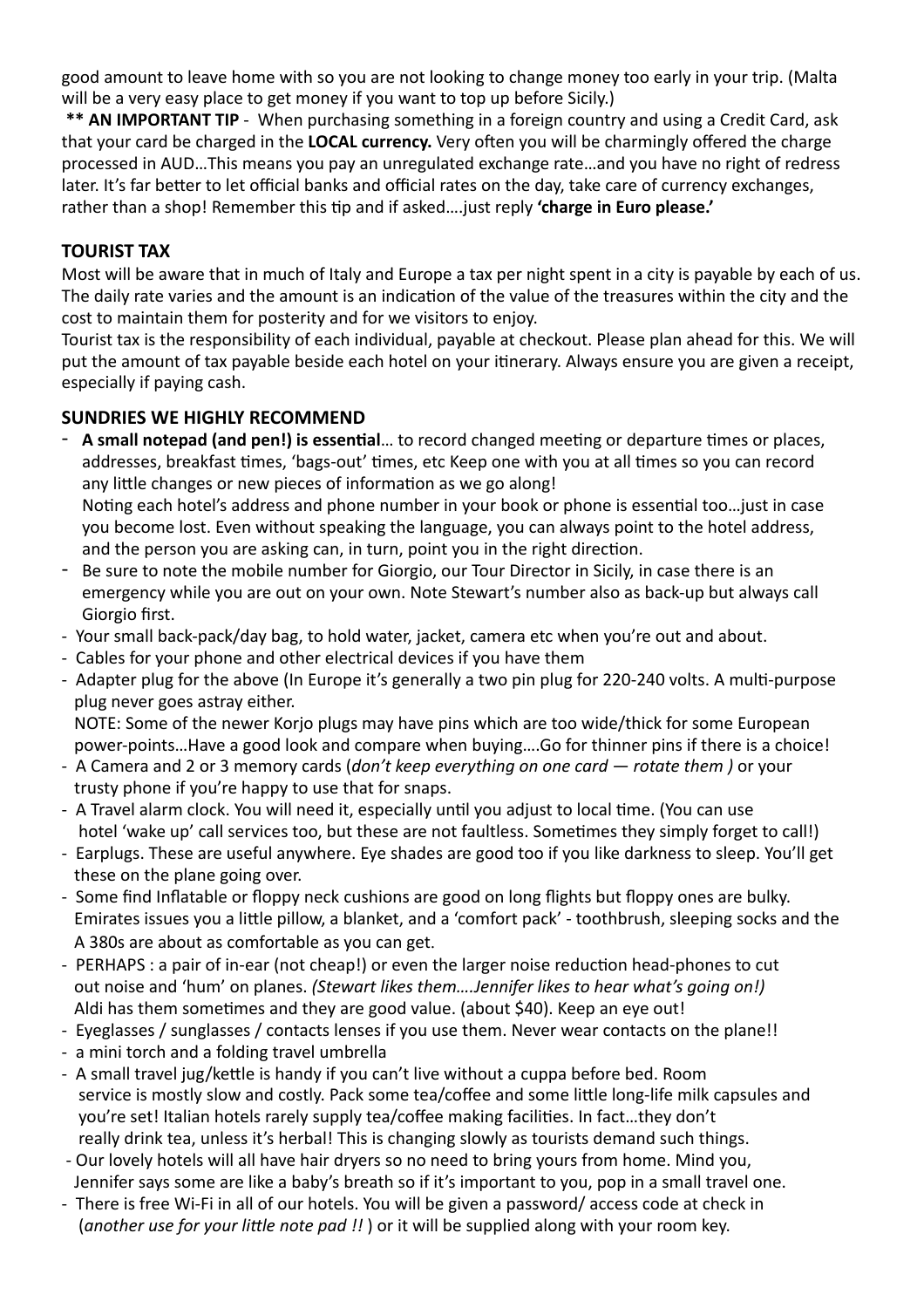# **OTHER SUGGESTIONS/ ESSENTIALS**

- Keep photocopies of your passport photo page hidden in an inside pocket of your suitcase and leave one with the family member/friend who is your emergency contact at home in Australia.
- Keep a copy in your day pack too to avail yourself of any discounted 'seniors' entry to museums etc
- Also keep well hidden in your suitcase, details of your credit/cash cards (not the pin numbers!) If you are likely to forget pins, disguise them within a fake phone number in your notebook!
- Keep your Travel Insurance details & the emergency phone number secure in your main luggage. Again, why not note the details on your small note pad just as back up !
- Take a variety of sizes of plastic 'mini-grip' / zip seal bags. These are handy for damp 'smalls' or swimmers that didn't dry overnight! ...also for holding small accessories like plugs/chargers, loose coins, memorabilia you collect along the way... They have a variety of uses. (You can grab a couple at the airport as you go through Security if you forget!)
- addresses for postcards and/or emails home
- a few small, cheap gifts from home for when you meet folk worthy of a little thank you. Even the little kangaroos/koalas etc from 'trashy' souvenir shops can bring a smile and people are chuffed to receive them! We sometimes leave them for room cleaning staff on departure.

## **WHAT WILL THE WEATHER BE LIKE?**

The Weather? Who can guarantee or even accurately predict the weather these days. Based on past weather patterns, we *should* have average temperatures between 12 and 25 C during our springtime tour and perhaps a day or two of rain. We do, of course, have a weather guarantee on our tours and this usually produces fair skies and mild temperatures. *We're aiming to keep this going!* 

## **SAFETY PRECAUTIONS:**

You will have heard horror stories about pick-pockets and drive-by motor-cyclists who grab bags and ride off. These things do happen in major cities around the world but if you take reasonable precautions you will be fine. Big cities like Palermo are the only places we'd expect to encounter pick-pockets so just take care in markets and on the street. Stay alert and aware of who is next to you in crowded places. Never leave your bag hanging loosely or carry money or cards in easily accessible pockets. If you are carrying a bag over your shoulder, keep your arm over its opening in busy places. Similarly, if you have a small backpack, carry it on the front of your body in crowded places, rather than on your back. If you make it difficult, the pick-pockets/opportunists will go to the next 'easy' target!

#### **Watch your step!**

Footpaths are old and generally not what they are here in Australia. Aside from cobbles, you may find gaping gutters, bits of pathway missing, cracks and uneven surfaces. Be ever aware of where you are putting your feet! Take care when it's crowded and you can't see ahead or when admiring a fantastic spectacle you've suddenly spotted. It's so easy to forget to look where you are stepping and nursing a grazed knee or twisted ankle is no fun! Remember too when crossing roads, that cars are driving on the opposite side to ours! Think and look both ways before you step out!

# A FEW TIPS IF YOU HAVEN'T BEEN TO ITALY / SICILY ..or YOU HAVEN'T BEEN FOR A WHILE.

Familiarise yourself with the Euro notes and always have some idea of what, for example, your lunch is going to cost and how much change you expect.

In restaurants these days paying your bill with either cash or card is done at your table so should your waiter ask for your card to take it to the cash register, ask him to bring the mobile Eftpos machine to you...or go with him up to the register. *(We've never had any problems though.)* 

We never add on a tip if paying by credit card. We just say if asked, that we prefer to leave a tip in cash. If warranted, we do just that. If service has been awful, (this is rare...) we respond in kind! When having a coffee, a snack or drink in a bar, it will generally be cheaper to have it 'al banco' ie standing at the bar. In smaller towns, just ask if the price is the same if you sit down. Often it is...or perhaps it's just an extra Euro or two...'well worth it if it's a nice spot and you're tired.